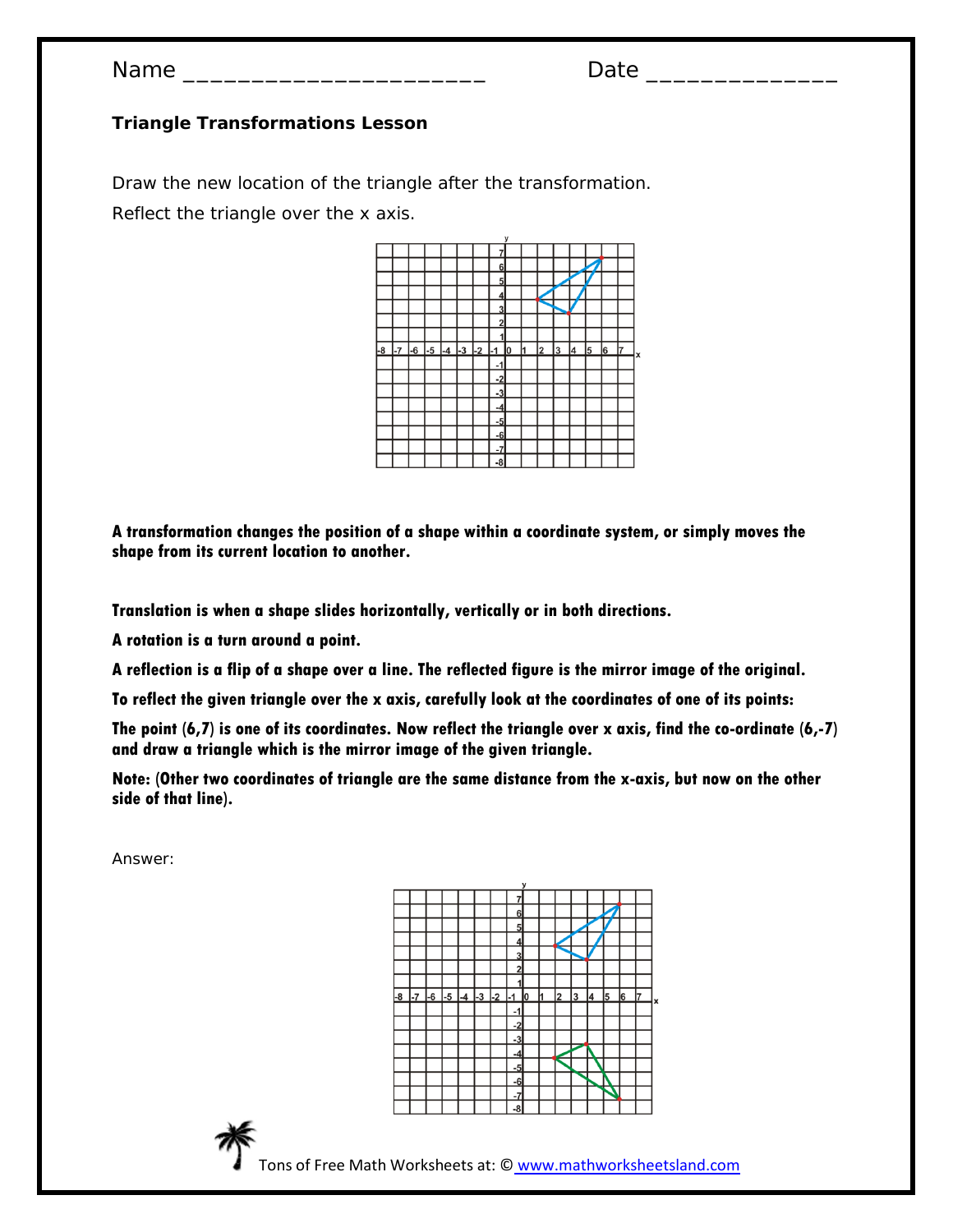Name \_\_\_\_\_\_\_\_\_\_\_\_\_\_\_\_\_\_\_\_\_\_ Date \_\_\_\_\_\_\_\_\_\_\_\_\_\_

# **Triangle Transformations Lesson and Practice**

Draw the new location of the triangle after the transformation.

Rotate the triangle counterclockwise  $90^\circ$  around  $(0,0)$ .



A rotation is turn a shape around a point.

If the triangle rotates by  $90^\circ$ , this means that it will move 1 quadrant

over in a clockwise/ counterclockwise direction from the quadrant in which it lies.

A 180 $^{\circ}$  rotation moves 2 quadrants and a 270 $^{\circ}$  moves 3 quadrants from the quadrant in which it lies.

| $90^{\circ} = (x, y) = (y, -x)$<br>Counterclockwise $180^\circ = (x, y) = (-x, -y)$<br>$(4.270^{\circ} = (x, y) = (-y, x)$ | <b>Clockwise</b> | $190^{\circ} = (x, y) = (-y, x)$<br>$180^{\circ} = (x, y) = (-x, -y)$<br>$270^{\circ} = (x, y) = (y, -x)$ |
|----------------------------------------------------------------------------------------------------------------------------|------------------|-----------------------------------------------------------------------------------------------------------|
|----------------------------------------------------------------------------------------------------------------------------|------------------|-----------------------------------------------------------------------------------------------------------|

To rotate the given triangle counterclockwise 90° around (0,0), carefully look at the coordinates of the triangle on the grid. The coordinates of one of the points on the triangle are (6,2). Now rotate the triangle by 90°. It will lie in the II quadrant. The Coordinates will be changed according to the given table, becoming (-2, 6). Now draw the triangle in the second quadrant. Now draw a triangle in the second quadrant.

Answer:

|     |  |    |      |  |      | 1    |                                                                                                                           |                                              |                         |   |   |   |    |    |
|-----|--|----|------|--|------|------|---------------------------------------------------------------------------------------------------------------------------|----------------------------------------------|-------------------------|---|---|---|----|----|
| l-7 |  |    | $-4$ |  |      |      |                                                                                                                           | h                                            | $\overline{\mathbf{2}}$ | 3 | 4 | 5 |    | b  |
|     |  |    |      |  |      |      |                                                                                                                           |                                              |                         |   |   |   |    |    |
|     |  |    |      |  |      |      |                                                                                                                           |                                              |                         |   |   |   |    |    |
|     |  |    |      |  |      |      |                                                                                                                           |                                              |                         |   |   |   |    |    |
|     |  |    |      |  |      |      |                                                                                                                           |                                              |                         |   |   |   |    |    |
|     |  |    |      |  |      |      |                                                                                                                           |                                              |                         |   |   |   |    |    |
|     |  |    |      |  |      |      |                                                                                                                           |                                              |                         |   |   |   |    |    |
|     |  |    |      |  |      |      |                                                                                                                           |                                              |                         |   |   |   |    |    |
|     |  |    |      |  |      |      |                                                                                                                           |                                              |                         |   |   |   |    |    |
|     |  | -6 | -5   |  | $-3$ | $-2$ | $6\overline{6}$<br>5<br>$\overline{\mathbf{4}}$<br>$\overline{3}$<br>$-1$<br>$-2$<br>$-3$<br>$-4$<br>$-5$<br>$-6$<br>$-7$ | $\overline{2}$<br><u>lo</u><br>$-1$<br>$-8'$ |                         |   |   |   | l6 | 17 |

### Practice Problems





Tons of Free Math Worksheets at: © www.mathworksheetsland.com